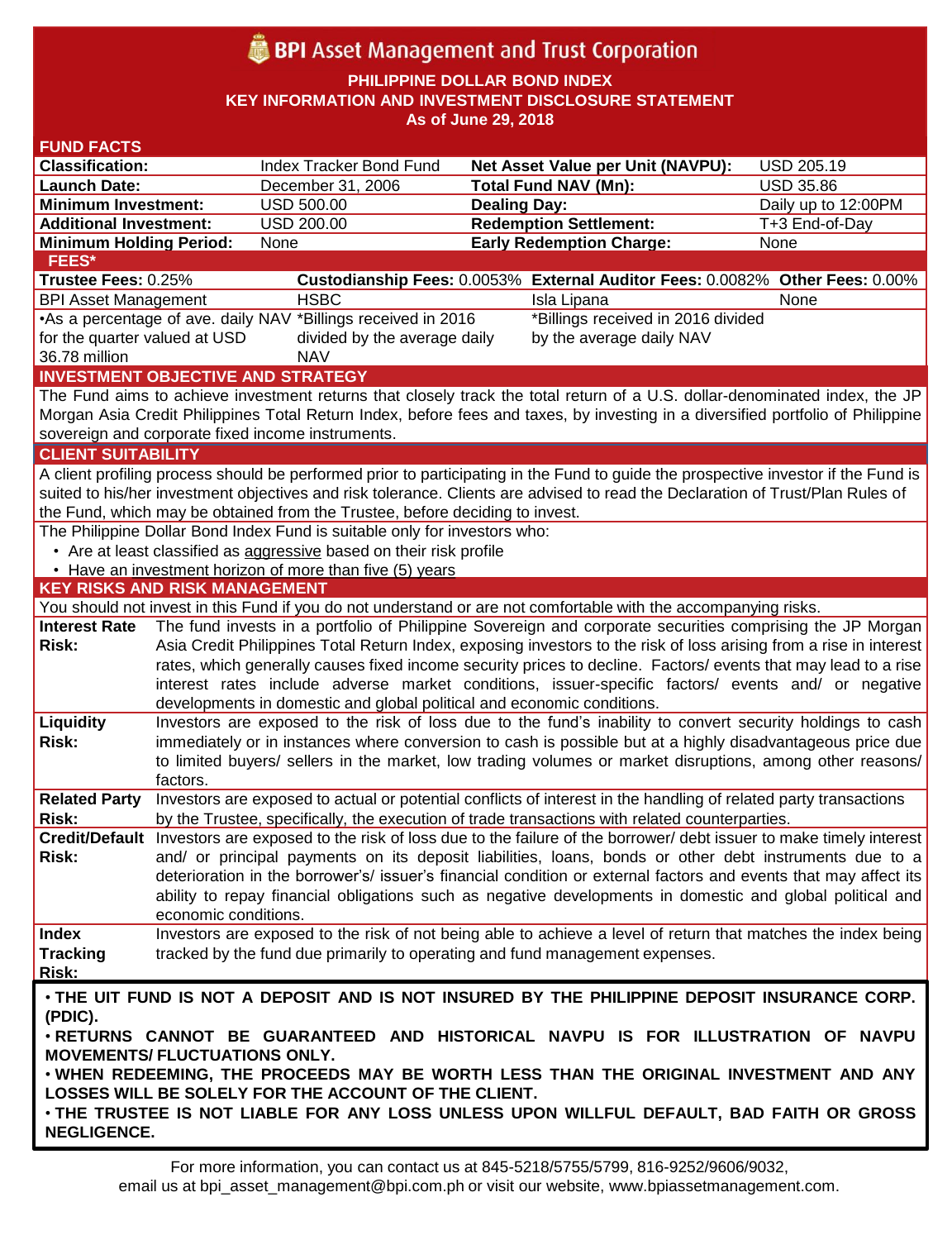### **FUND PERFORMANCE AND STATISTICS AS OF JUNE 29, 2018**

(Purely for reference purposes and is not a guarantee of future results)



**Fund -0.37 -1.64 -3.68 -2.41 6.36 105.19 Benchmark** -0.39 -1.64 -3.79 -2.38 7.67 114.51

\*Benchmark is the JP Morgan Asia Credit Philippines Total Return

**Fund -2.41 -1.35 2.08 3.16 4.21 6.45 Benchmark** -2.38 -1.12 2.49 3.62 4.54 6.86

**Fund -3.68 5.85 2.96 3.41 10.75 -5.23 Benchmark** -3.79 6.36 3.53 3.97 11.47 -5.10

**1 mo 3 mo 6 mo 1YR 3YRS S.I.<sup>2</sup>**

**1YR 2YRS 3YRS 4YRS 5YRS S.I.**

**YTD 2017 2016 2015 2014 2013**

| <b>NAVPU over the past 12 months</b>   |        |  |  |  |  |
|----------------------------------------|--------|--|--|--|--|
| Highest                                | 214.50 |  |  |  |  |
| Lowest                                 | 204.24 |  |  |  |  |
| <b>STATISTICS</b>                      |        |  |  |  |  |
| <b>Weighted Ave Duration (Yrs)</b>     | 7.05   |  |  |  |  |
| Volatility, Past 1 Year (%) 3          | 2.54   |  |  |  |  |
| Port. Weighted Yield to Maturity (%)   | 4.35   |  |  |  |  |
| <b>Current Number of Holdings</b>      | 49     |  |  |  |  |
| Tracking Error (3-Yr) <sup>4</sup> (%) | O 42   |  |  |  |  |

<sup>1</sup>Returns are net of fees.

<sup>2</sup>Since Inception

<sup>3</sup>Measures the degree to which the Fund fluctuates vis-à-vis its average return over a period of time.

<sup>4</sup>Measure of deviation between the Fund's return and benchmark returns. A lower number means the Fund's return is closely aligned with the benchmark. 5 Includes accrued income, investment securities purchased, accrued expenses, etc.

\*Declaration of Trust is available upon request through branch of account.

| <b>PORTFOLIO COMPOSITION</b>                        |           | <b>TOP TEN HOLDINGS</b> |                 |           |
|-----------------------------------------------------|-----------|-------------------------|-----------------|-----------|
| <b>Allocation</b>                                   | % of Fund | <b>Name</b>             | <b>Maturity</b> | % of Fund |
| Government                                          | 63.61     |                         |                 |           |
| Corporates                                          | 33.70     | <b>RoP Bonds</b>        | 2/2/2030        | 9.21      |
| Cash                                                | 0.34      | RoP Bonds               | 1/14/2031       | 7.02      |
| Time deposits and money market                      | 0.98      | RoP Bonds               | 3/16/2025       | 6.25      |
| Other receivables – net of liabilities <sup>5</sup> | 1.37      | RoP Bonds               | 2/2/2042        | 5.13      |
| <b>Maturity Profile</b>                             |           | RoP Bonds               | 1/20/2040       | 5.09      |
| Cash and Less than 1 Year                           | 3.38      | RoP Bonds               | 10/23/2034      | 4.89      |
| Between 1 and 3 Years                               | 15.54     | RoP Bonds               | 2/1/2028        | 4.39      |
| Between 3 and 5 Years                               | 13.68     |                         |                 |           |
| Between 5 and 7 Years                               | 18.69     | RoP Bonds               | 1/21/2024       | 3.56      |
| Between 7 and 10 Years                              | 8.86      | <b>RoP Bonds</b>        | 1/15/2021       | 3.46      |
|                                                     |           | <b>RoP Bonds</b>        | 3/1/2041        | 3.27      |
| More than 10 Years                                  | 39.86     |                         |                 |           |

#### **RELATED PARTY TRANSACTIONS\***

**CUMULATIVE PERFORMANCE (%) <sup>1</sup>**

Index

**ANNUALIZED PERFORMANCE (%) <sup>1</sup>**

**CALENDAR YEAR PERFORMANCE (%) <sup>1</sup>**

The Fund has investments and trade transactions with BPI Asset Management and Trust Corporation (BPI AMTC):

Ayala Corporation - USD 0.67 million; Bank of the Philippine Islands - USD 0.35 million

Investments in the said outlets were approved by the BPI AMTC's Board of Directors. Likewise, all related party transactions are conducted on an arm's length and best execution basis and within established limits.

\* Related party in accordance with BPI AMTC's internal policy.